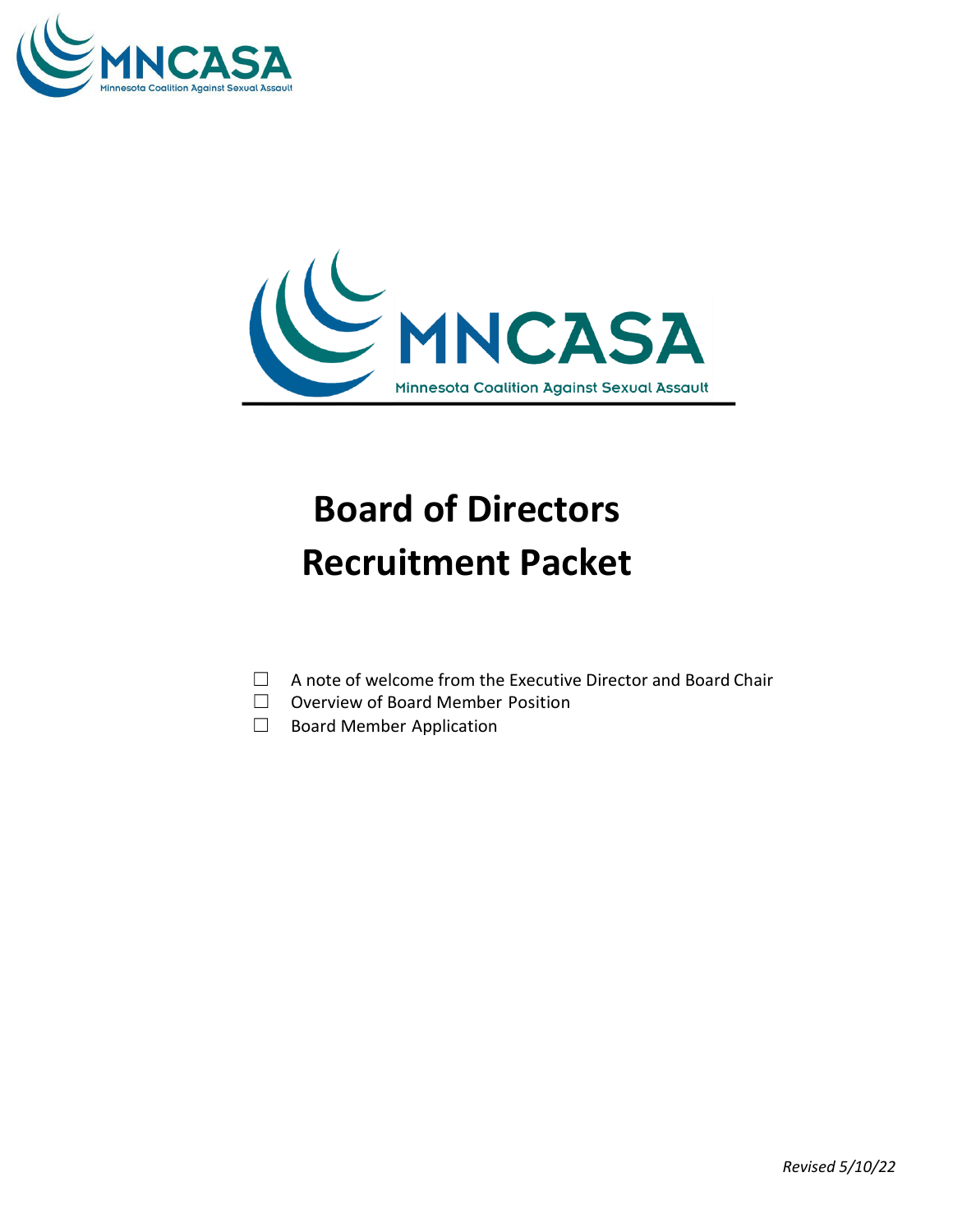

## *A note of welcome from Executive Director Artika Roller and Board Chair Kenosha Davenport*

Thank you for your interest in joining the Minnesota Coalition Against Sexual Assault (MNCASA) Board of Directors. The anti-sexual violence movement benefits greatly from the guidance and leadership of board members. As a statewide coalition, MNCASA is dedicated to supporting and representing community-based advocacy agencies across the state while working with individuals, collectives, and organizations to create a Minnesota where communities are transformed through safety, healing, and accountability. Our goals are to:

- Assist victim/survivors in gaining the response, support and justice they deserve;
- Enhance practice and inform systems in addressing sexual violence;
- Challenge and change the systems that allow sexual violence to thrive
- Train and provide resources for those providing community advocacy work;
- Prevent sexual violence in all of its forms; and
- Challenge all forms of oppression and actively support equity for all people.

MNCASA is strong when we have board members whom reflect the communities we serve; bring their skills, expertise, and passions to ensuring the duty of care, duty of loyalty and duty of obedience for the organization.

## **Our Mission:**

The Minnesota Coalition Against Sexual Assault (MNCASA) is a statewide coalition that drives transformative culture change to address and prevent sexual violence through advocacy, prevention, racial justice, and systems change.

## **History of MNCASA:**

Many rape crisis centers began when women began to speak out about their experiences with sexual assault, and to support one another in healing. In 1971, a group of women, primarily volunteers, began a program in Minneapolis offering 24-hour crisis lines, support groups, and a mechanism for victims, volunteers, and communities to begin speaking out.

In 1975, the Minnesota Program for Victims of Sexual Assault in the Department of Corrections was created to fund and provide assistance to sexual assault programs statewide. As more programs started, many felt isolated, unsupported, and unable to take time away from working with victims to address the emerging statewide needs. In 1978, the Minnesota Coalition Against Sexual Assault (MNCASA) was born as a grassroots group of member programs sharing resources and support. MNCASA was incorporated in 1982 and continues its specialized focus on stopping sexual violence and improving how support programs and the criminal legal system respond to it.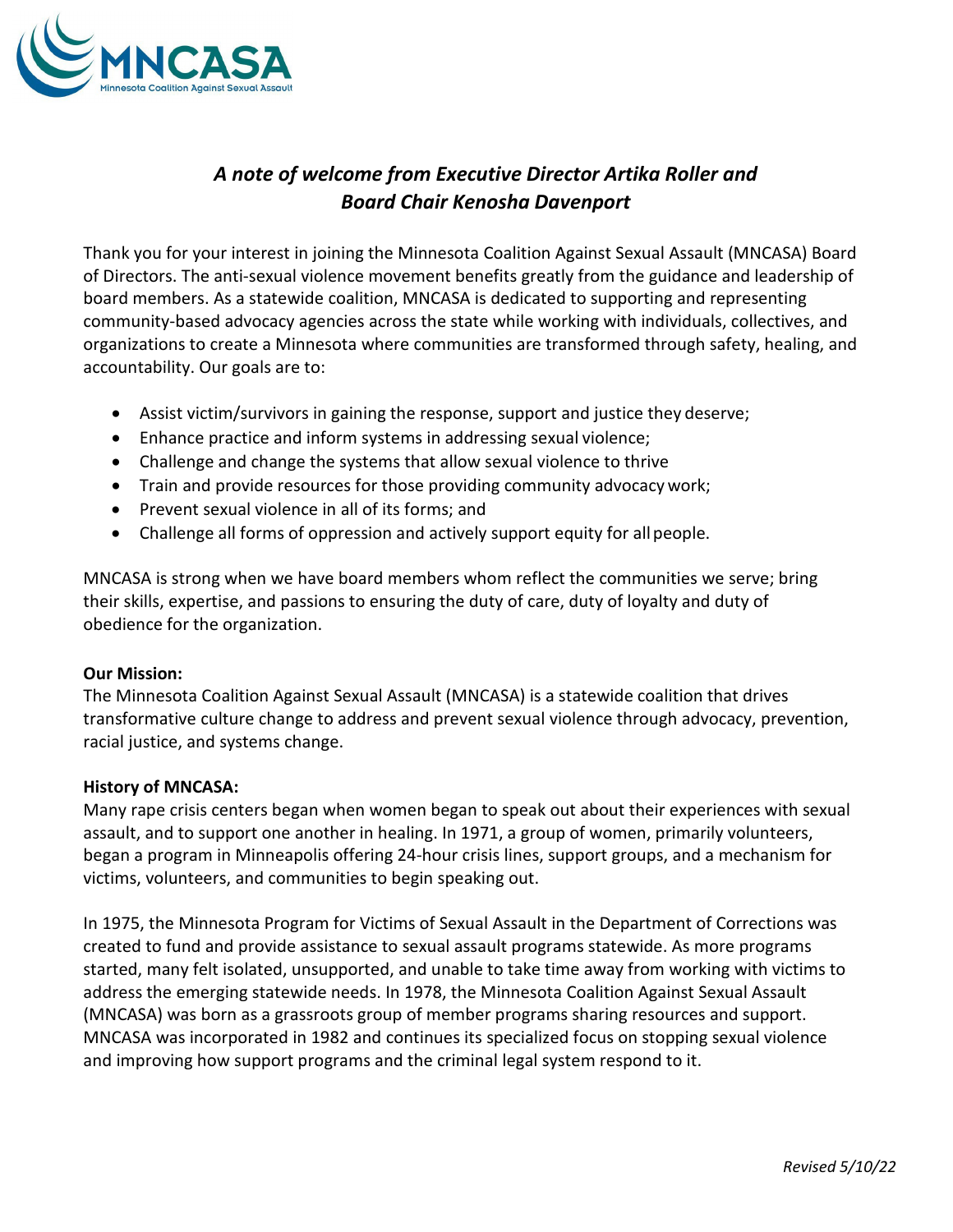

## **Today:**

The Minnesota Coalition Against Sexual Assault (MNCASA) is a membership organization that supports the work of sexual assault programs statewide. We represent 70 plus member agencies throughout Minnesota, most of whom are community-based advocacy agencies providing direct services to victims/survivors within their communities. For over 40 years, MNCASA has provided leadership and resources for sexual assault programs and allies to prevent sexual violence while promoting a comprehensive, socially just response for all victims/survivors. For the next 40 years, MNCASA will drive transformative culture change to end sexual violence through advocacy, prevention, racial justice, and systems change.

MNCASA provides (1) Victim and Survivor Support by helping partner programs and medical, law enforcement, legal, and social service providers deliver state of the art victim advocacy and support, (2) Prevention Support by developing the capacity of partner programs and others to design and implement effective community level primary prevention strategies, (3) Policy Reforms through public policy education and advocacy, and (4) Systems Change by developing capacity in medical, criminal justice, social service, and judicial systems to incorporate a coordinated and victimcentered approach into their responses. This work is largely housed in the Sexual Violence Justice Institute at MNCASA (SVJI). SVJI is known nationwide for its leadership in technical assistance, training, and work with multi-disciplinary teams.

#### **Minnesota Coalitions:**

Minnesota has five crime victim coalitions: MNCASA, Violence Free Minnesota (VFMN), Minnesota Indian Women's Sexual Assault Coalition (MIWSAC), Mending the Sacred Hoop (DV Coalition for Indian Country), and MinnesotaAlliance on Crime (MAC, a general crime victim coalition).MNCASA is committed to working closely with our community of coalitions.

## **Looking Ahead:**

Sexual violence is rooted in oppression and the tolerance of injustice in the systems that govern society. Within all of its endeavors, MNCASA will challenge all forms of oppression and actively support the equity of all people. MNCASA commits to directing its resources, relationships, and position of privilege toward prioritizing intersectional social justice in our daily work, with the goal of ending the injustices that allow sexual violence to persist.

MNCASA will continue to improve the ways we work with our membership by providing continuous feedback loops so that we can respond to the emerging needs of our members (trainings, technical assistance, annual and regional meetings, etc.) as necessary. We will expand our funding opportunities so that we can more quickly respond to these needs. We will continue to expand our sexual assault prevention work through the Rosemary Project and continue to work with community organizations to design and implement effective community level primary prevention strategies. We will continue to fight for better laws and policies when it comes to supporting victims/survivors, and we will continue to fight for systems level change in how the criminal legal system works with and offers a victim-centered, trauma-informed response to victim/survivors of sexual assault.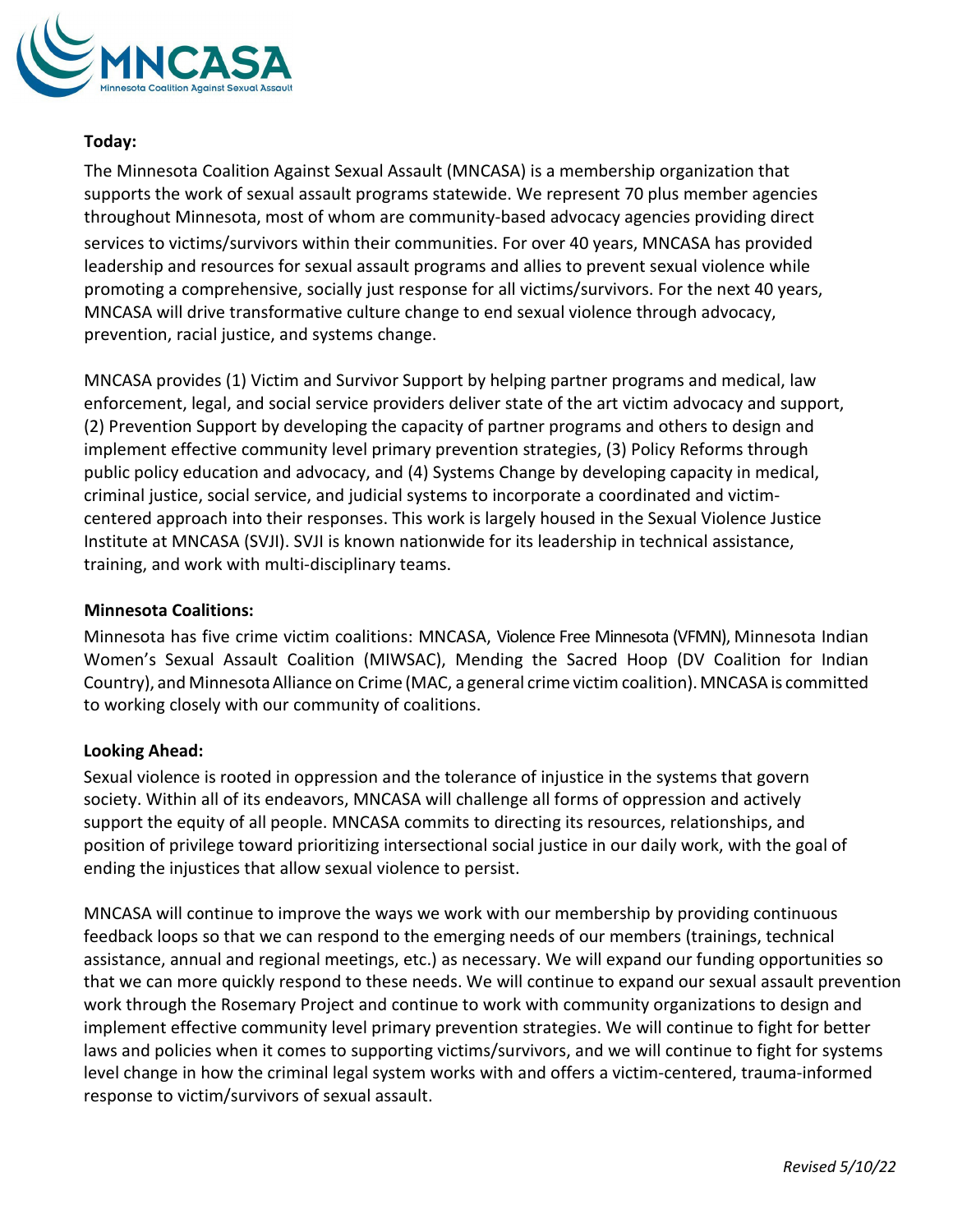

## **Board Composition:**

Board members must believe in, and support the mission of MNCASA and possess skills, talents, and resources to govern effectively and to further the mission and vision of MNCASA. The MNCASA Board will consist of no fewer than ten (10) and no more than eighteen (18) persons, as defined in the MNCASA Bylaws.

## **Professional Experience:**

A comprehensive evaluation identified the need to recruit individuals who can bring the following skills, experience, and expertise to the Board:

- Accounting/Financial Management
- Administration/Management
- **Board of Directors Experience**
- **Communications/Public** Relations/Media
- **Criminal Legal System**
- **Education**
- **Entrepreneurship/Business** Development
- **Faith Community**
- **Fund Development, Planned Giving,** and Donor Development
- **Fundraising/Special Events**
- Gender Studies
- Government Leadership/Public Office
- **Human Resources**
- Law Enforcement/Corrections
- Legal
- **Lobbying or Public Policy Work**
- Marketing/Advertising
- **Military**
- National leadership in DV or SV
- Nonprofit Leadership
- Racial Justice
- **Social Justice**
- **URIGHT OF Social Services Provision**

## **Election of Board Members:**

## *Procedure*

- 1) Announce your interest in the Board of Directors by submitting your application. The application is designed for both slating and voting; some of your responses will be seen only by the current Board of Directors.
- 2) You can email us at [boarddevelopment@mncasa.org](mailto:boarddevelopment@mncasa.org) for more information.
- 3) The Executive Director and Board Development Committee will review all applications submitted, schedule interviews as appropriate and prepare a slate of board candidates for approval by the Board of Directors.
- 4) The approved slate is then presented for election by membership.
- 5) Board Member elections will be held at the MNCASA Annual Meeting.

All applicants will be informed of their status upon completion of the process.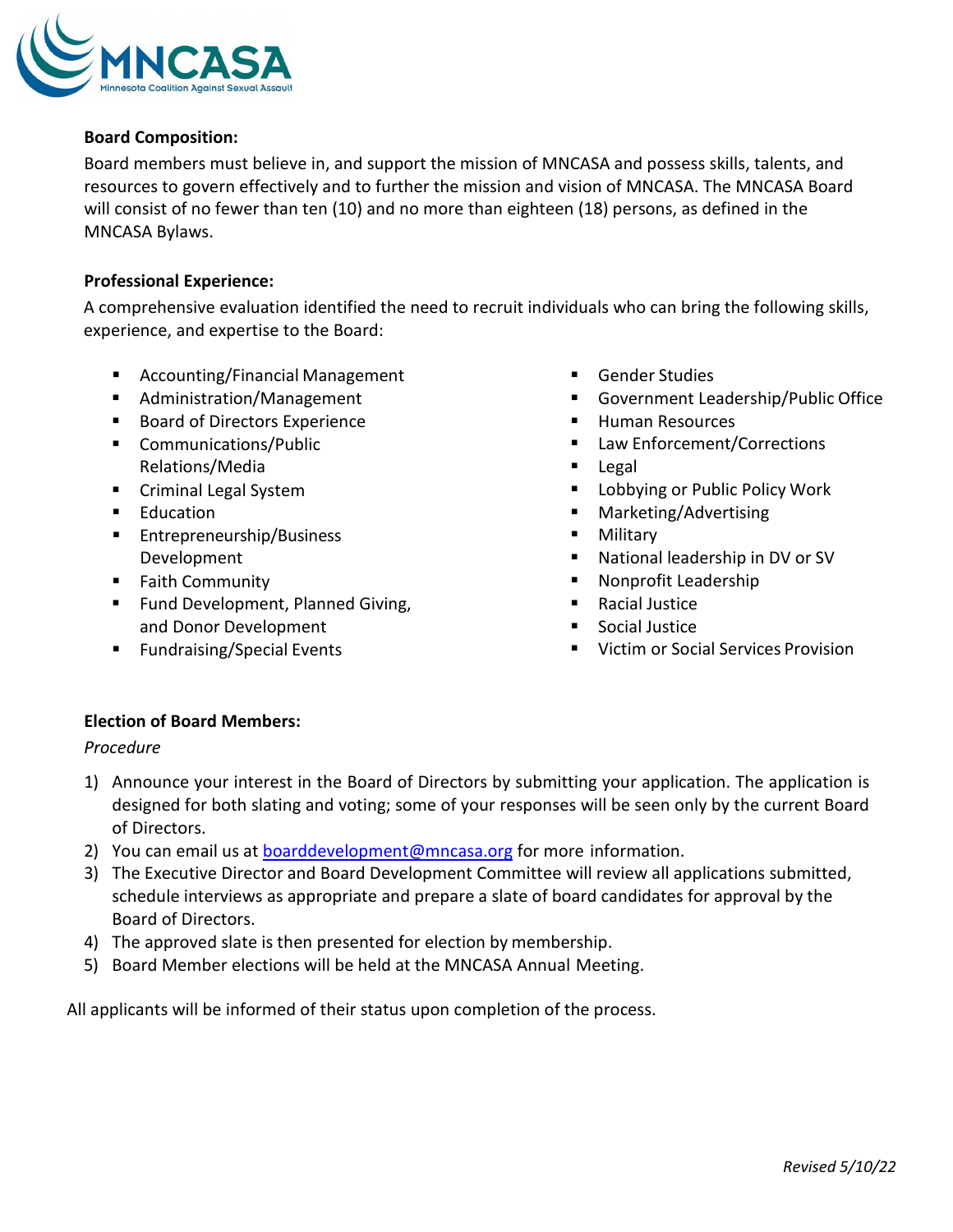

| <b>Timeline</b>            |                                                                                |
|----------------------------|--------------------------------------------------------------------------------|
| June 13 <sup>th</sup> 2022 | Although nominations to the MNCASA Board may be submitted to the Board         |
|                            | Development Committee at any time, completed applications for consideration    |
|                            | in conjunction with the October 2022 Annual Meeting must be submitted with     |
|                            | the candidate's resume to boarddevelopment@mncasa.org by the close of          |
|                            | business.                                                                      |
| <b>July 2022</b>           | Interviews will be conducted. All applicants will be notified of their status. |
| September 2022             | Approved slate will be distributed to MNCASA member programs for review at     |
|                            | least 30 days prior to the Annual Meeting.                                     |
| October 2022               | MNCASA Annual Meeting. (TBD with COVID-19 Restrictions)                        |

## **Orientation Schedule:**

The Board Development Committee believes that onboarding our newest members is crucial for the work of our Board of Directors. With that in mind, we have scheduled time to come together to provide a broad overview of MNCASA, your duties as a member of the Board, and expectations. If you are selected to move forward on the Slate, the Board Development Committee Chair will work with you to identify next steps, including scheduling the time that works for you.

## **Board Member Duties:**

- *Duty of Care:* Take care of MNCASA by ensuring prudent use of all assets, including facility, people, and good will.
- *Duty of Loyalty:* Ensure that MNCASA's activities and transactions are, first and foremost, advancing its mission; Recognize and disclose conflicts of interest; Make decisions that are in the best interest of the nonprofit corporation, not in the best interest of the individual board member (or any other individual or for-profit entity).
- *Duty of Obedience:* Ensure that MNCASA obeys applicable laws and regulations, follows its own bylaws, and that the nonprofit adheres to its stated corporatepurposes/mission.

Thank you again for your interest in joining the MNCASA Board of Directors and for offering your support, skills, and energy. With the collective knowledge, strength, and commitment of survivors, community-based advocacy programs, allies, MNCASA staff, and you, Minnesota can continue to be a leader in the anti-sexual violence field with the shared work of preventing sexual violence and transforming communities through safety, healing, and accountability.

Please feel free to contact us with any questions that you may have. Questions may be directed to:

- Artika Roller, *Executive Director* | [aroller@mncasa.org,](mailto:aroller@mncasa.org)
- Kenosha Davenport, *Board Chair* | [kenoshad.board@mncasa.org,](mailto:kenoshad.board@mncasa.org) or
- Kia Whittier, *Board Development Committee Chair* | [kiaw.board@mncasa.org](mailto:kiaw.board@mncasa.org)

In Community,

Executive Director **Board Chair** 

Artika Roller **Kenosha Davenport**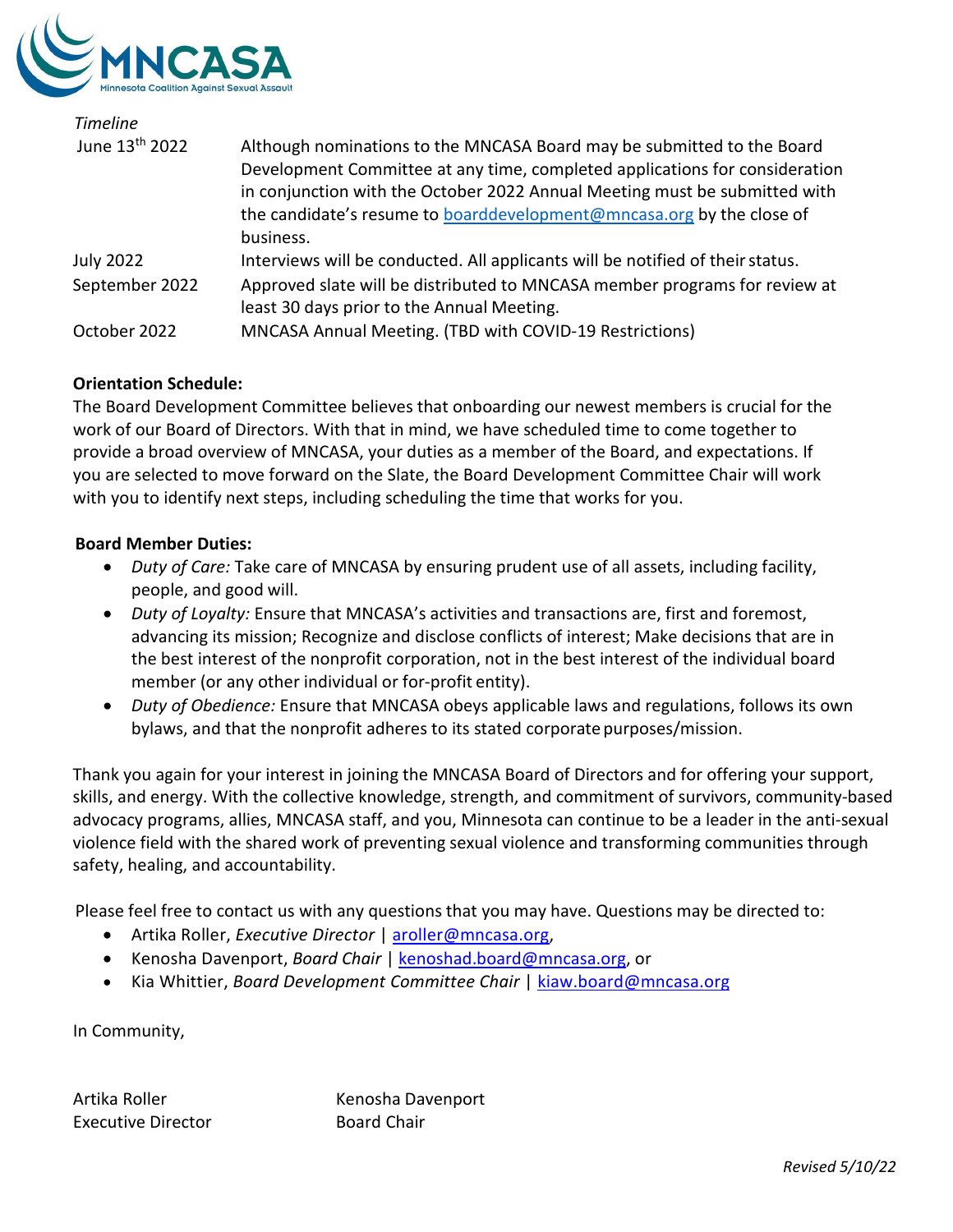

## **Overview of Board Member Position**

## **Position Description**

The Board is legally responsible for the overall direction and performance of MNCASA. The Board carries out their responsibilities by establishing broad policy guidelines and by monitoring the Executive Director within that framework. It is the Executive Director's function to implement the policies established by the board and carry out day-to-day operations.

## **Eligibility**

- Prospective candidates can be either a representative of a sexual assault advocacy program or an at large representative who bringsthe perspective of an allied organization, a specific community, and/or a related profession.
- Prospective candidates are committed to the mission and philosophy statements of MNCASA and support the vision of the organization.
- Prospective candidates are committed to fulfilling the responsibilities of the Board of Directors as listed below.

## **Board Member Responsibilities**

In general, members of a non-profit coalition board of directors have the same duties asthe directors of any business. In addition, coalition boards must act on behalf of MNCASA partner programs, meaning that individual directors have to balance individual interests, businessinterests, and partner program interests when making decisions.

Our primary responsibilities are to:

- Help shape the direction of MNCASA through its mission, strategy and keypolicies.
- Hire, compensate, delegate responsibility to, and hold accountable the Executive Director.
- Contribute to an annual performance evaluation of the Executive Director.
- Serve as a trusted advisor to the Executive Director in the development and implementationof MNCASA's strategic plan.
- Ensure the organizational leadership, resources, and finances are commensurate to help MNCASA achieve and sustain positive outcomes.
- Maintain governing policies that realistically address the broadest levels of all organizational decisions and situations.
- Approve MNCASA's annual budget, audit reports, and material business decisions.
- Perpetuate the Board's leadership capacity using ongoing education, training, andrecruitment.
- Be informed, participatory, act in good faith, and meet all legal and fiduciary responsibilities.
- Assist in identifying and recruiting MNCASA board members.
- Maintain confidentiality as required.
- Serve on committees to enhance the organization's efforts.
- Represent MNCASA to stakeholders and serve as an ambassador for theorganization.
- Ensure MNCASA's commitment to a diverse board and staff.
- Make personally meaningful contributions to MNCASA based on skills, talents, and community connections. This may include supporting MNCASA's fundraising initiatives and considering MNCASA a philanthropic priority by making an annual gift to reflect that priority.